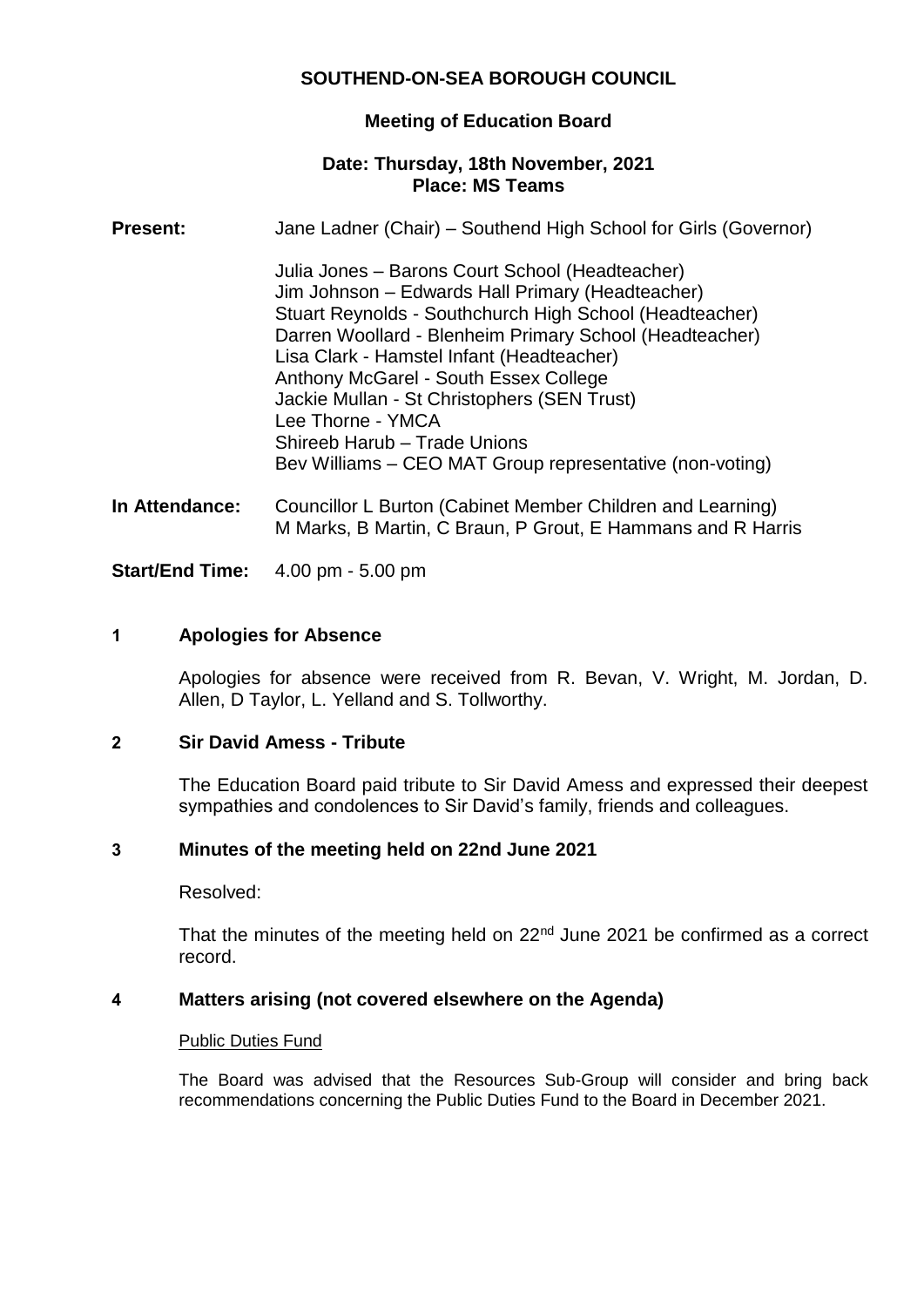# **5 Education Board Membership and Vacancies**

The Board received a verbal update from the Principal Democratic Services Officer covering the current membership and vacancies. There continues to be one vacancy in the maintained primary sector, two vacancies in the academy secondary sector and one in the Academy primary sector. These vacancies will be re-advertised/promoted within the relevant sectors with the intention to fill them as soon as practicable.

The Board was informed that Edwards Hall maintained Primary school would shortly transfer to academy status and this will need to be reflected in the membership of the Board.

## Resolved:

That the current membership and vacancies be noted and that the Director of Education and the Principal Democratic Services Officer review the membership and report back to the Board in December.

## **6 Dedicated Schools Grant 202223 Budget Planning and 202122 Budget Update**

The Board considered a report from the Senior Finance Business Partner providing an update on DSG budget planning for 2022/23, following the Department for Education (DfE) July 2021 school funding announcements, and an update on the latest DSG budget for 2021/22, following the applied annual DfE July 2021 funding update changes.

The Board discussed the report and noted the positive funding announcements and the healthy position of the DSG budget.

## Resolved:

1. That with regard to individual school's budget (ISB) planning for 2022/23, to continue on the trajectory of adopting the principles of the National Funding Formulae (NFF) )a s referenced in paragraph 5.1 to 5.5 of the submitted report) and therefore:

1.1 Any mainstream school that attracts their core NFF pupil led funding factors (i.e. with no MFG or funding floor protections applied), to benefit from the full NFF applied circa 3% increase to those core funding factors per pupil.

1.2 All remaining mainstream schools whose per 2021/22 per pupil led funding rates are either above the revised NFF mandatory 2022/23 minimum funding amounts per pupil or core NFF funding rate per pupil as referenced in 2.1.1, will receive the same NFF maximum allowable 2% uplift per pupil.

2. That the approach of recommended minimum balances held in DSG reserves and the approach of one-off use of reserve balances where they are above those minimum levels (As referenced in 11.7 and 11.8), be approved.